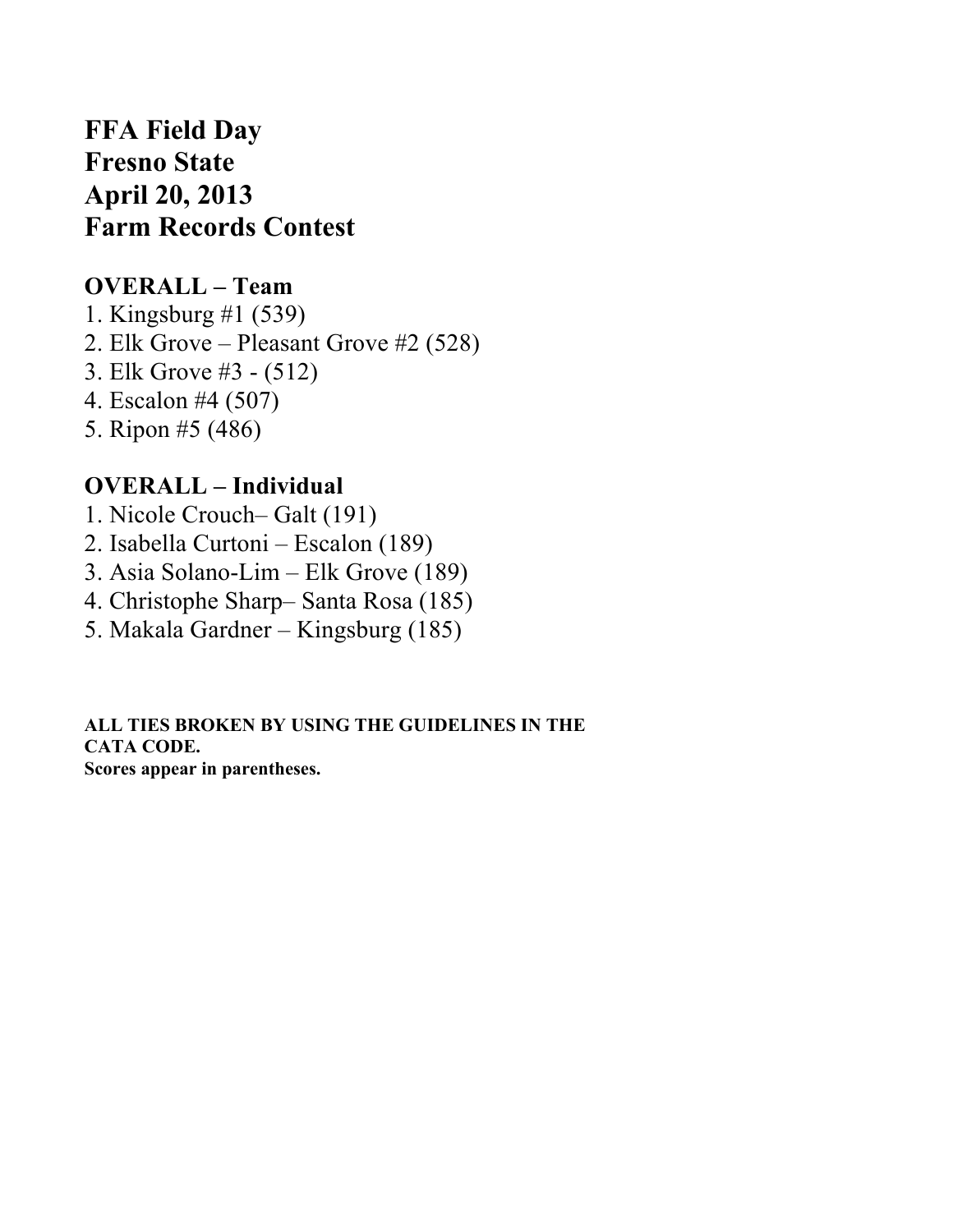| <b>School</b>                                | <b>Name</b>         | Journal     |                          | <b>Budget   Depreciation   Written   Individual</b> |                 |                  | <b>Team</b> |
|----------------------------------------------|---------------------|-------------|--------------------------|-----------------------------------------------------|-----------------|------------------|-------------|
| Arbuckle                                     | Leonel Canchola     | 40          | $\overline{20}$          | 30                                                  | 67              | 157              |             |
| Arbuckle                                     | Sarah Guerder       | 26          | 16                       | 16                                                  | 64              | 122              |             |
| Arbuckle                                     | Evelyn Llevanos     | 16          | $\overline{2}$           | 4                                                   | 46              | 68               |             |
| Delano                                       | Adrian Corona       | 20          | 18                       | 14                                                  | 42              | 94               | 266         |
| Delano                                       | Vicky Quan          | 16          | 18                       | 10                                                  | 44              | 88               |             |
| Delano                                       | Jennylyn Hilario    | 14          | 8                        | 10                                                  | 52              | 84               |             |
| Delano                                       | Miquel Cervantes    | 14          | 6                        | 14                                                  | 38              | 72               |             |
| Delano-A                                     | Joel Bustos         | 18          | $\overline{2}$           | 10                                                  | 41              | 71               |             |
| Delano-A                                     | Asendo Torres       | 6           | $\overline{4}$           | 14                                                  | 42              | 66               |             |
| Delano-A                                     | Gregorio Gutierrez  | $\mathbf 0$ | $\mathbf 0$              | 6                                                   | 38              | 44               |             |
| <b>Calveras</b>                              | Logan Sulliven      | 34          | $\overline{22}$          | $\overline{14}$                                     | $\overline{57}$ | $\overline{127}$ |             |
| Calveras                                     | <b>Blake Enlers</b> | 30          | 18                       | 20                                                  | 50              | 118              |             |
| <b>Elk Grove</b>                             | Asia Solano-Lim     | 46          | 22                       | 40                                                  | 81              | 189              | 512         |
| <b>Elk Grove</b>                             | <b>Emily Melis</b>  | 44          | 12                       | 28                                                  | 78              | 162              |             |
| Elk Grove                                    | Rachel Patterson    | 42          | 8                        | 28                                                  | 83              | 161              |             |
| Elk Grove                                    | Abby Carlson        | 42          | $\overline{12}$          | 20                                                  | 80              | 154              |             |
| Elk Grove-A                                  | Sami Clifford       | 20          | $\overline{\mathbf{4}}$  | 26                                                  | 71              | 121              |             |
| <b>Elk Grove-2</b>                           | <b>Tyler Gunn</b>   | 38          | $\overline{20}$          | 32                                                  | $\overline{77}$ | 167              | 474         |
| Elk Grove-2                                  | Mirand McCurry      | 40          | 16                       | 34                                                  | 68              | 158              |             |
| Elk Grove-2                                  | Anthony Arellano    | 38          | 8                        | 28                                                  | 75              | 149              |             |
| Elk Grove-2                                  | Mary Swanberg       | 26          | $6 \overline{}$          | 10                                                  | 77              | 119              |             |
| Elk Grove- Pleasant Grove                    | Shelbi Philipps     | 46          | 18                       | 34                                                  | 85              | 183              | 528         |
| Elk Grove- Pleasant Grove                    | Sierra Withrow      | 44          | 12                       | 44                                                  | 78              | 178              |             |
| Elk Grove- Pleasant Grove                    | Kelsie Kennicutt    | 44          | 8                        | 30                                                  | 85              | 167              |             |
| Elk Grove- Pleasant Grove                    | Roman Waskiewicz    | 44          | $\overline{12}$          | 24                                                  | 84              | 164              |             |
| Elk Grove- Pleasant Grove-A Brittney Langer  |                     | 40          | $\overline{\mathbf{18}}$ | 22                                                  | 66              | 146              |             |
| Elk Grove- Pleasant Grove-A Courtney Wheeler |                     | 30          | $\overline{4}$           | 16                                                  | 68              | 118              |             |
| Escalon                                      | Isabella Curtoni    | 46          | $\overline{22}$          | 38                                                  | 83              | <b>189</b>       | 507         |
| Escalon                                      | Adriana Delucchi    | 46          | 12                       | 34                                                  | 85              | 177              |             |
| Escalon                                      | Lori Kroon          | 20          | 12                       | 32                                                  | 77              | 141              |             |
| Escalon                                      | Edin Ochoa          | 30          | 4                        | 14                                                  | 62              | 110              |             |
| Escalon-A                                    | Melissa Orosco      | 14          | 8                        | 12                                                  | 57              | 91               |             |
| Fallbrook                                    | Isaac Varela        | 48          | $\overline{12}$          | 18                                                  | $\overline{79}$ | 157              |             |
| Fallbrook                                    | Sabrina Rouse       | 26          | $\overline{12}$          | 6                                                   | 40              | 84               |             |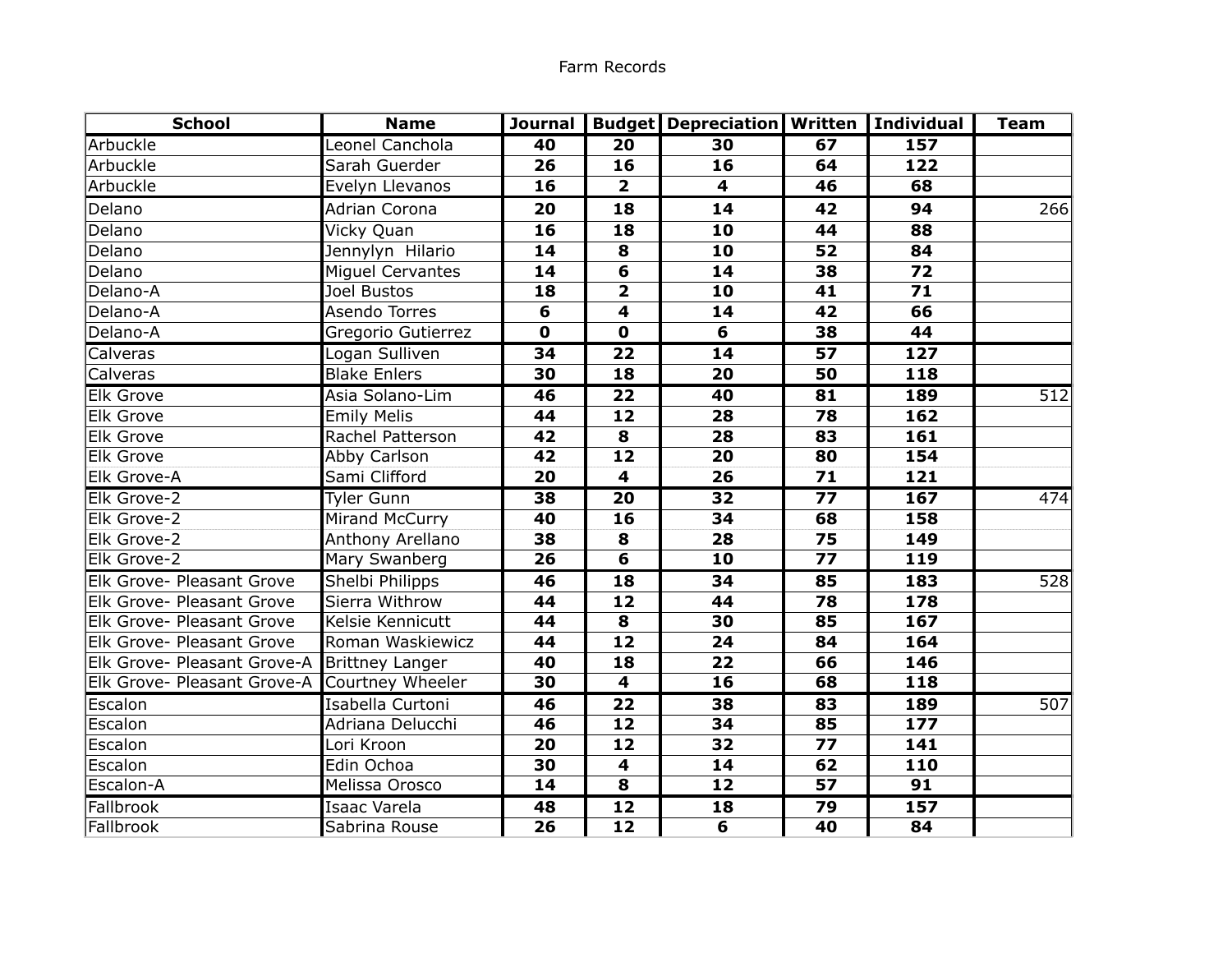| Fallbrook           | Tanya Enlow           | 8                       | 18                      | 4               | 53              | 83  |     |
|---------------------|-----------------------|-------------------------|-------------------------|-----------------|-----------------|-----|-----|
| Galt                | Nicole Crouch         | 48                      | $\overline{22}$         | $\overline{42}$ | 79              | 191 |     |
| Galt                | Lannie Rhea           | 34                      | 14                      | 8               | 46              | 102 |     |
| Galt                | Mitchell Seifert      | 16                      | $\overline{\mathbf{2}}$ | 10              | 48              | 76  |     |
| Herlong             | Kyle Lasater          | 40                      | $\overline{\mathbf{8}}$ | $\overline{32}$ | $\overline{72}$ | 152 | 352 |
| Herlong             | <b>Faith Allen</b>    | 30                      | 16                      | 18              | 46              | 110 |     |
| Herlong             | Taylor Pippin         | 34                      | 6                       | 10              | 40              | 90  |     |
| Herlong             | Sarina Oncea          | $\overline{\mathbf{2}}$ | $\overline{\mathbf{4}}$ | 10              | 45              | 61  |     |
| Kerman              | Cortney Herrick       | 40                      | 14                      | 14              | 70              | 138 |     |
| Kerman              | Alysia Aguayo         | 38                      | 8                       | 6               | 49              | 101 |     |
| Kerman              | Nick White            | 26                      | 8                       | 8               | 54              | 96  |     |
| Kingsburg           | Makala Gardner        | 42                      | $\overline{22}$         | 40              | 81              | 185 | 539 |
| Kingsburg           | Kirsten Edgerly       | 48                      | $\overline{12}$         | 40              | 80              | 180 |     |
| Kingsburg           | Nick Duncan           | 46                      | $\overline{20}$         | 30              | 78              | 174 |     |
| Kingsburg           | Ashley Abrahamson     | 46                      | $\overline{10}$         | 16              | 82              | 154 |     |
| Lakeside-El Capitan | Conrad Starter        | 40                      | 22                      | 38              | 68              | 168 | 439 |
| Lakeside-El Capitan | Jessica Frisbie       | 30                      | 10                      | 44              | 78              | 162 |     |
| Lakeside-El Capitan | Sabrina Curry         | 34                      | $\overline{10}$         | 14              | 51              | 109 |     |
| Lakeside-El Capitan | Rosa Rivera           | 34                      | 12                      | 18              | 43              | 107 |     |
| Los Molinos         | <b>Alley Madison</b>  | 30                      | $\overline{10}$         | $\overline{24}$ | 60              | 124 |     |
| Los Molinos         | Katie Palmer          | 20                      | $\overline{\mathbf{4}}$ | 10              | 44              | 78  |     |
| Lodi                | Kaitlyn Macdonald     | 44                      | $\overline{12}$         | $\overline{22}$ | 84              | 162 |     |
| Lodi                | Carly Sanden          | 44                      | $\overline{12}$         | 24              | 81              | 161 |     |
| Lodi                | <b>Elainee Stokes</b> | 36                      | 14                      | 12              | 60              | 122 |     |
| Minerats            | <b>Josh Dowell</b>    | $\overline{42}$         | $\overline{22}$         | $\overline{36}$ | $\overline{75}$ | 175 | 304 |
| Minerats            | Anne Marie Spencer    | 36                      | 16                      | 32              | 77              | 161 |     |
| Minerats            | <b>Nick Fenton</b>    | 42                      | 12                      | 28              | 61              | 143 |     |
| Minerats            | Ashley Kern           | 16                      | $\overline{20}$         | 16              | 74              | 126 |     |
| Minerats-A          | Teresa Spencer        | 16                      | 10                      | 18              | 66              | 110 |     |
| Newman              | Sara Chang            | $\overline{42}$         | $\overline{22}$         | $\overline{28}$ | $\overline{72}$ | 164 | 411 |
| Newman              | Jordyn Valenzuela     | 34                      | 18                      | 18              | 56              | 126 |     |
| Newman              | Veronica Gomez        | 38                      | 6                       | 12              | 65              | 121 |     |
| Newman              | Amaia Sarasqueta      | 28                      | $\overline{20}$         | 12              | 58              | 118 |     |
| Newman-2            | <b>Trevor Beach</b>   | 12                      | $\overline{18}$         | 36              | 60              | 126 |     |
| Newman-2            | Ben Bettencourt       | $\overline{14}$         | $\overline{10}$         | 30              | 66              | 120 |     |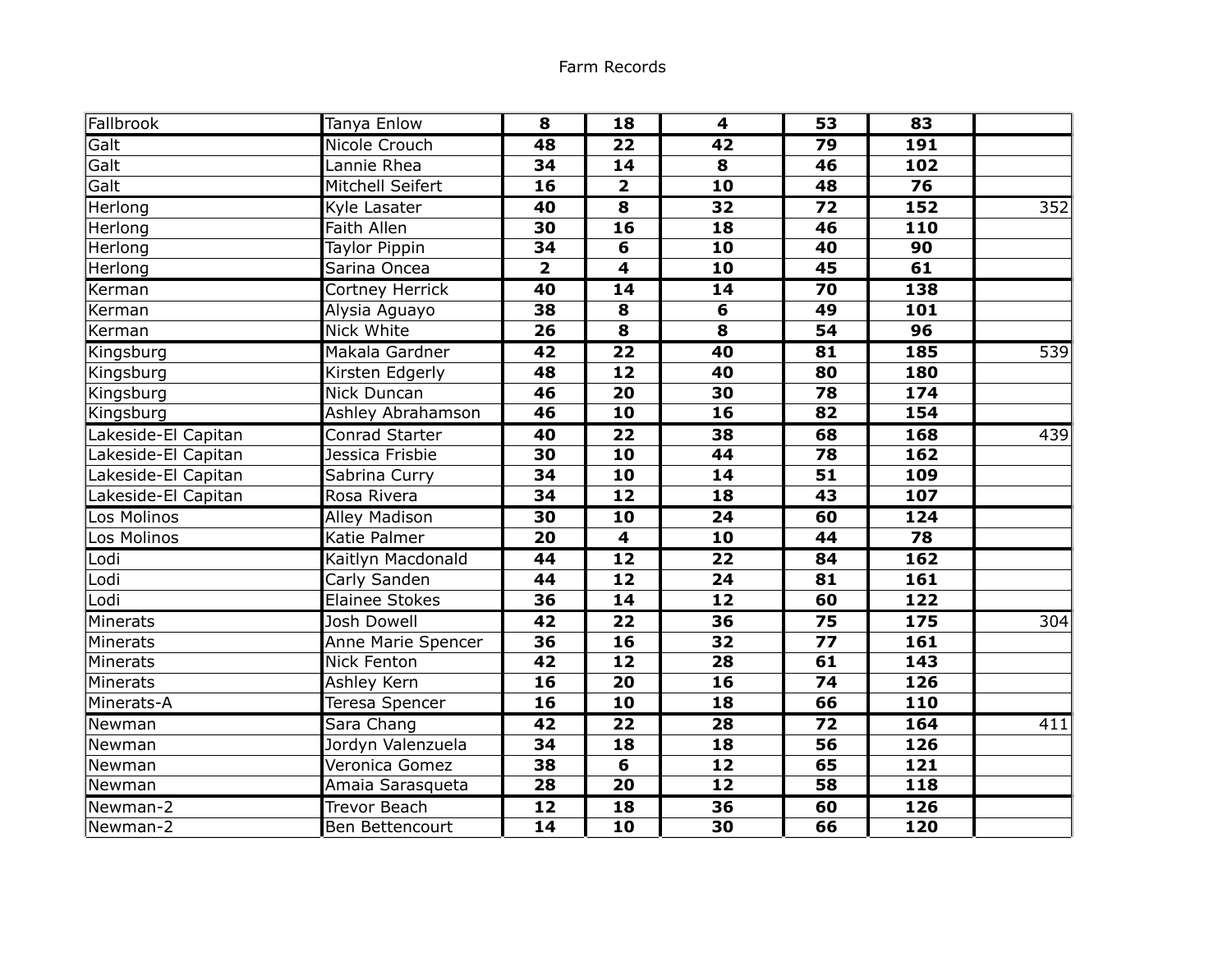| Newman-2                                | Ernesto Esquivez Jr. | 8               | 6                       | 4                       | 37              | 55               |                  |
|-----------------------------------------|----------------------|-----------------|-------------------------|-------------------------|-----------------|------------------|------------------|
| Oroville-Las Plumas                     | Shena Ronguillo      | $\overline{44}$ | $\overline{20}$         | $\overline{24}$         | 66              | 154              |                  |
| Oroville-Las Plumas                     | Savannah Sherwood    | 40              | 12                      | 28                      | 65              | 145              |                  |
| Oroville-Las Plumas                     | Jon Jones            | 36              | 14                      | $\overline{\mathbf{2}}$ | 78              | 130              |                  |
| Parlier                                 | Erma Perez           | 38              | 18                      | $\overline{24}$         | 53              | 133              | 335              |
| Parlier                                 | Aldo Giullen         | 32              | 14                      | 14                      | 47              | 107              |                  |
| Parlier                                 | <b>Edith Romero</b>  | 38              | 6                       | $\overline{\mathbf{4}}$ | 47              | 95               |                  |
| Parlier                                 | Liset Calderon       | 30              | 10                      | $\overline{\mathbf{2}}$ | 43              | 85               |                  |
| Pine Valley-Mountain Empire Alex Curiel |                      | 44              | 10                      | 34                      | 67              | 155              | 371              |
| Pine Valley-Mountain Empire Megan Myers |                      | 36              | 10                      | 18                      | 57              | 121              |                  |
| Pine Valley-Mountain Empire Brad Thurm  |                      | 38              | 14                      | 14                      | 29              | 95               |                  |
| Pine Valley-Mountain Empire Troy Clark  |                      | 8               | 10                      | 18                      | 40              | $\overline{76}$  |                  |
| Reedley                                 | <b>Amie Ruments</b>  | $\overline{18}$ | 6                       | 12                      | 39              | 75               |                  |
| Reedley                                 | Kimberlina Cortez    | 12              | $\overline{\mathbf{4}}$ | 8                       | 40              | 64               |                  |
| Ripon                                   | Jessica Coit         | $\overline{44}$ | $\overline{20}$         | $\overline{26}$         | 80              | 170              | $\overline{486}$ |
| Ripon                                   | Michaela Rotto       | 44              | 12                      | 28                      | 76              | 160              |                  |
| Ripon                                   | Francesca Arnaudo    | 48              | 12                      | 24                      | 72              | 156              |                  |
| Ripon                                   | Savannah Bizcarra    | 32              | 8                       | 10                      | 50              | 100              |                  |
| Sanger                                  | Courtney Childress   | 30              | $\overline{10}$         | 18                      | $\overline{57}$ | $\overline{115}$ | 258              |
| Sanger                                  | <b>Matthew Sener</b> | 14              | $\mathbf 0$             | 12                      | 51              | 77               |                  |
| Sanger                                  | Chase Hughes         | $\mathbf 0$     | $\mathbf 0$             | $\mathbf 0$             | 66              | 66               |                  |
| Sanger                                  | Isaiah Lopez         | $\mathbf 0$     | $\overline{2}$          | 10                      | 39              | $\overline{51}$  |                  |
| Santa Rosa                              | Christopher Sharp    | 48              | 16                      | 38                      | 83              | 185              |                  |
| Santa Rosa                              | Hannah Lipman        | 44              | 14                      | 32                      | 70              | 160              |                  |
| Santa Rosa                              | Kayla Spatz          | 38              | 16                      | 20                      | 67              | 141              |                  |
| Woodland-Pioneer                        | <b>Kelly Neal</b>    | 30              | 16                      | 14                      | 50              | 110              | 280              |
| Woodland-Pioneer                        | Olivia Just          | 30              | $\overline{\mathbf{4}}$ | 12                      | 42              | 88               |                  |
| <b>Woodland-Pioneer</b>                 | Analisa Quintaro     | $\mathbf{O}$    | $\overline{22}$         | 6                       | 54              | $\overline{82}$  |                  |
| <b>Woodland-Pioneer</b>                 | Karissa Schenermann  | 24              | $\overline{\mathbf{4}}$ | $\overline{4}$          | 50              | 82               |                  |
| Woodland-Pioneer-2                      | Amanda Brunson       | 14              | 6                       | 16                      | 44              | 80               | $\overline{2}19$ |
| Woodland-Pioneer-2                      | Payton Pedroia       | 8               | 4                       | 14                      | 45              | 71               |                  |
| Woodland-Pioneer-2                      | Isabella Holmes      | 8               | 6                       | 10                      | 44              | 68               |                  |
| Woodland-Pioneer-2                      | Tammera Schuetts     | 8               | 10                      | $6\overline{6}$         | 36              | 60               |                  |
| Tulare                                  | Mikeyla McGill       | 42              | $\overline{12}$         | 40                      | 63              | 157              | 467              |
| Tulare                                  | Brandi Larkin        | 38              | $\overline{14}$         | 30                      | $\overline{74}$ | 156              |                  |